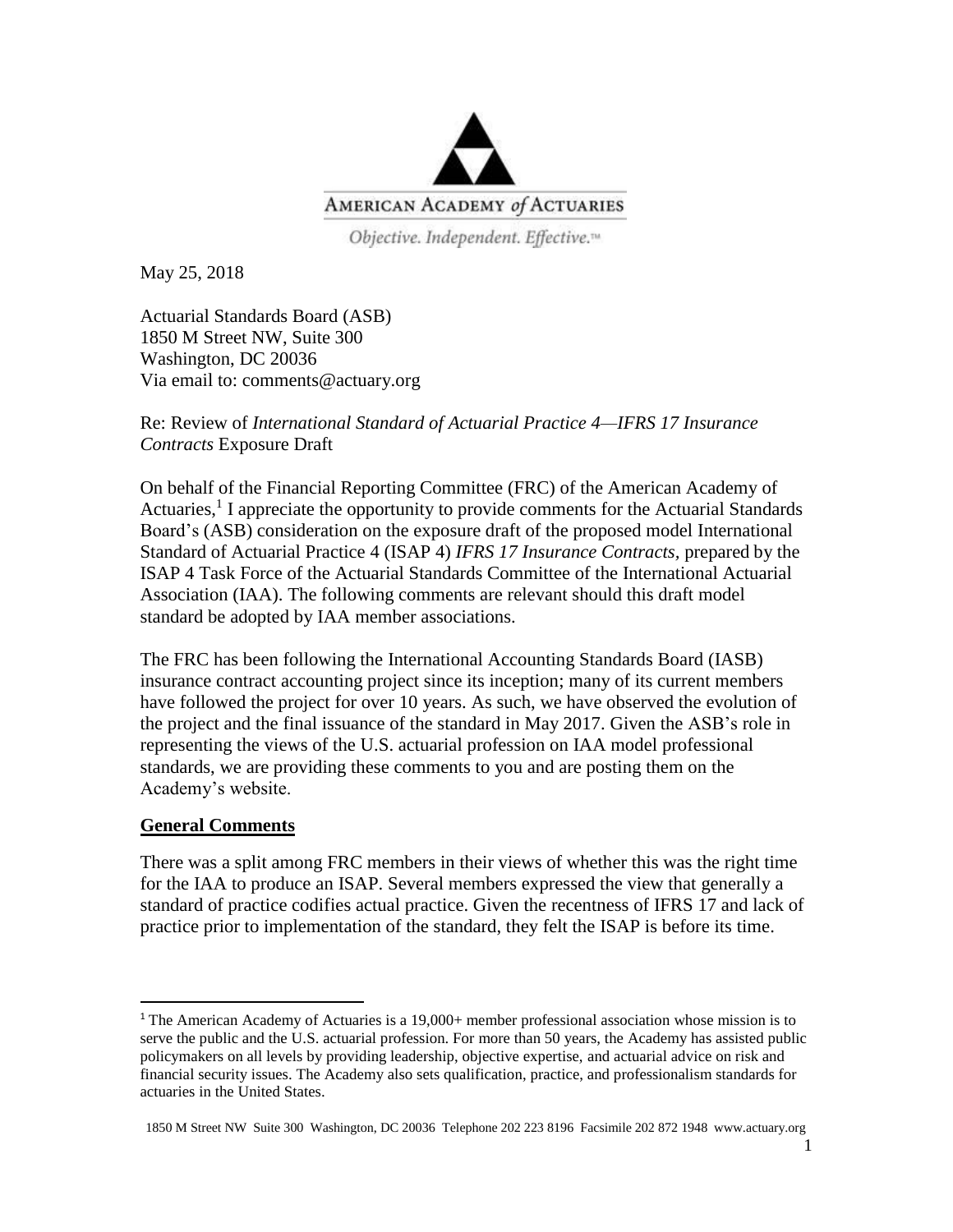Instead it was suggested the IAA should first focus on finalizing the International Actuarial Note on IFRS 17.

The contrary viewpoint in the FRC was that a short and minimal standard, such as the proposed standard, is necessary to set limited boundaries to aid compliance with IFRS 17. These boundaries would document essential considerations to be made by practicing actuaries and limitations, but not do so in a way that would inhibit the evolution of practice under this new financial reporting standard.

Either way, we expect this ISAP will need to evolve as practice emerges through the implementation of IFRS 17 and an updated version will be needed soon after IFRS 17 becomes effective.

### *The Role of the Actuary*

The model standard as written is not clear about the various roles that the actuary can have in an IFRS 17 assignment. A brief mention of the role is in the introduction (page iv) but not in the model standard itself. As a result, that colors the interpretation of what is written within the model standard. The roles that the actuary may have are as a company employee, consultant, regulator, or employee of an auditing firm. Assignments could range from an initial conversion to IFRS 17, ongoing preparation of inputs to financial statements to some type of back-end opinion that may be requested by management or some regulator on the reasonability of certain actuarially determined portions of the resulting financial statements. The actuary may be part of a team that has a complete view of the entire financial statement or may just be preparing a component part.

Within paragraph 1.2, there is an acknowledgement that if an actuary has a different role, the actuary should apply the standard as relevant. But this alternative role may be more prevalent than the model standard implies, which is that an actuary always works on the entirety of the company rather than on a segment or individual line and/or account.

#### *Relevancy*

The draft model standard lists many items that aren't relevant in all cases or all assignments. There should be mention of "where applicable/relevant and material" in many of the lists contained within ISAP 4.

#### *Cat bonds*

There is no mention of Cat bonds, which are scoped into IFRS 17 as insurance contracts from the perspective of the bond buyer. We would recommend there be some coverage of this topic.

# *Business combinations*

There is no mention of the treatment for claim liabilities acquired via a business combination. This is a topic that the IAA should consider including in the ISAP.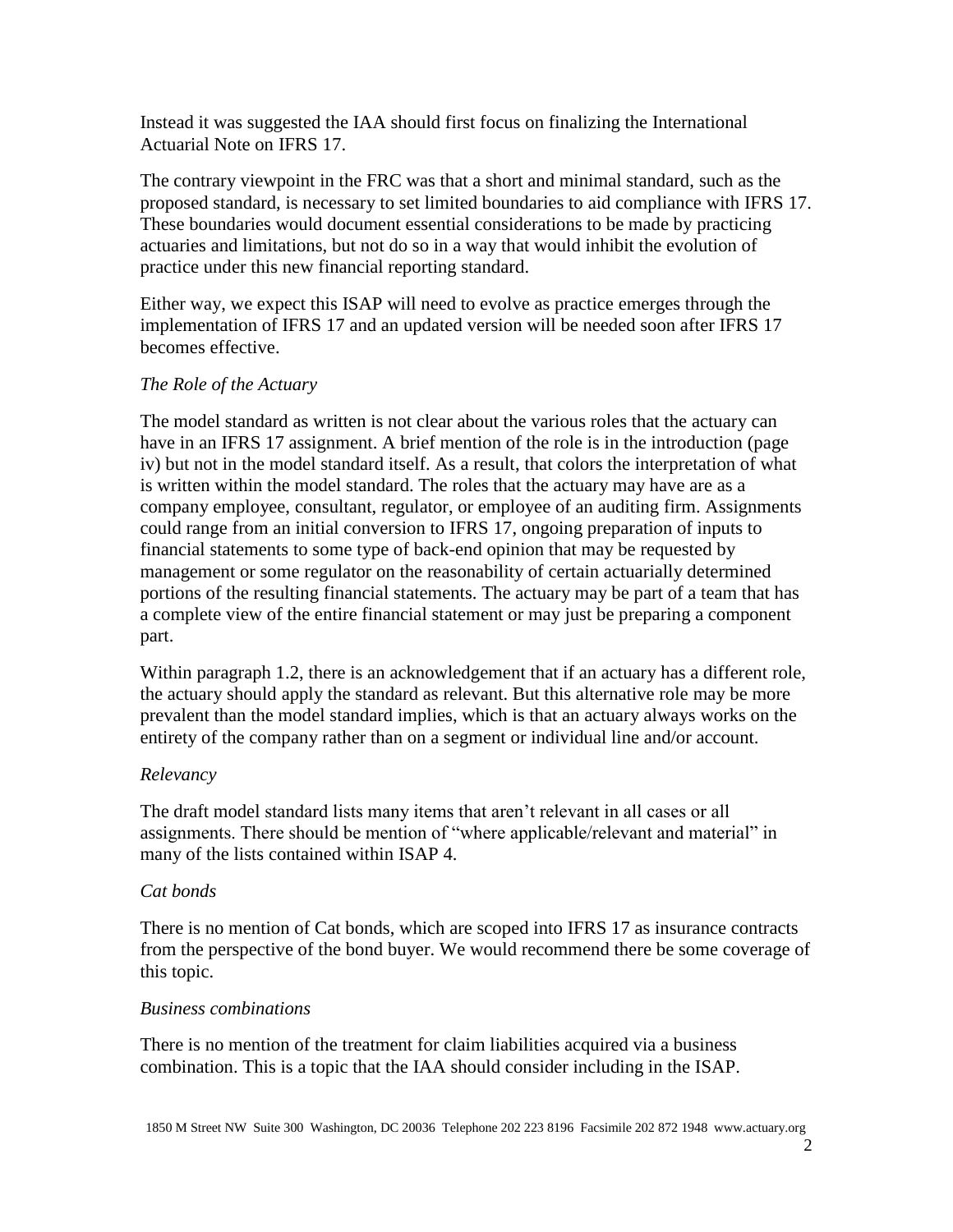### *Transition guidance*

There is no mention in the draft model ISAP of the actuary's responsibilities for financial reporting under the transition guidance requiring retroactive application, and whether that means that IFRS 17 must be applied retroactively for past purchases (where there are still outstanding liabilities from the acquired entity).

## *Actuary's report*

There are several references to the "actuary's report" within the exposure draft. We take this to mean the format in which any results are presented but it is not defined in the standard. We would recommend the term "communication" be used instead as defined in ISAP 1, page 11. We believe this would better represent the various roles of an actuary in implementing IFRS 17.

# **Specific Comments by Paragraph Number**

2.1 and 2.2—The paragraphs pull in references to auditing standards and auditor's materiality. While knowledge of such is helpful in an assignment involving IFRS 17, is it appropriate to incorporate it so absolutely? It would be better to have a section on interaction with the auditor.

In the U.S. actuarial standards of practice (ASOPs), in general, there is less specificity on materiality and it is not tied it to the auditor's materiality as the purpose may or may not be the same as the actuary's materiality. It may not be appropriate to link the company actuary's materiality to the auditor's materiality, particularly without reference to a type of assignment. Generally the auditor's materiality will not be available to a preparing actuary for independence reasons.

2.1—The words "where applicable/relevant" should be added before the colon, as not all the items are relevant for all assignments (e.g., the evaluation of claim liabilities from policies written decades ago; the current risk appetite is of limited relevance except possibly for the risk adjustment where that is within the scope of the assignment). In particular, items 2.1.b (risk appetite) and 2.1.c (products and operations) are not always relevant to certain assignments dealing with runoff liabilities, or are only relevant to a limited degree.

2.2, 2.3—These paragraphs should be in ISAP 1, as they don't seem to be specific to IFRS 17.

2.4—ISAP 1 paragraphs 2.7-2.8 require the actuary to always have an opinion on whether they support an assumption applied in their analysis, or state that they had insufficient resources or expertise to evaluate the assumption. There is no option to just state reliance on the other assumption where that is part of their assignment. There should be an option to just state such reliance.

2.4—The last sentence of this paragraph seems to require the actuary to evaluate past processes for items that may be viewed as accounting decisions. That is more of an accounting requirement than an actuarial requirement.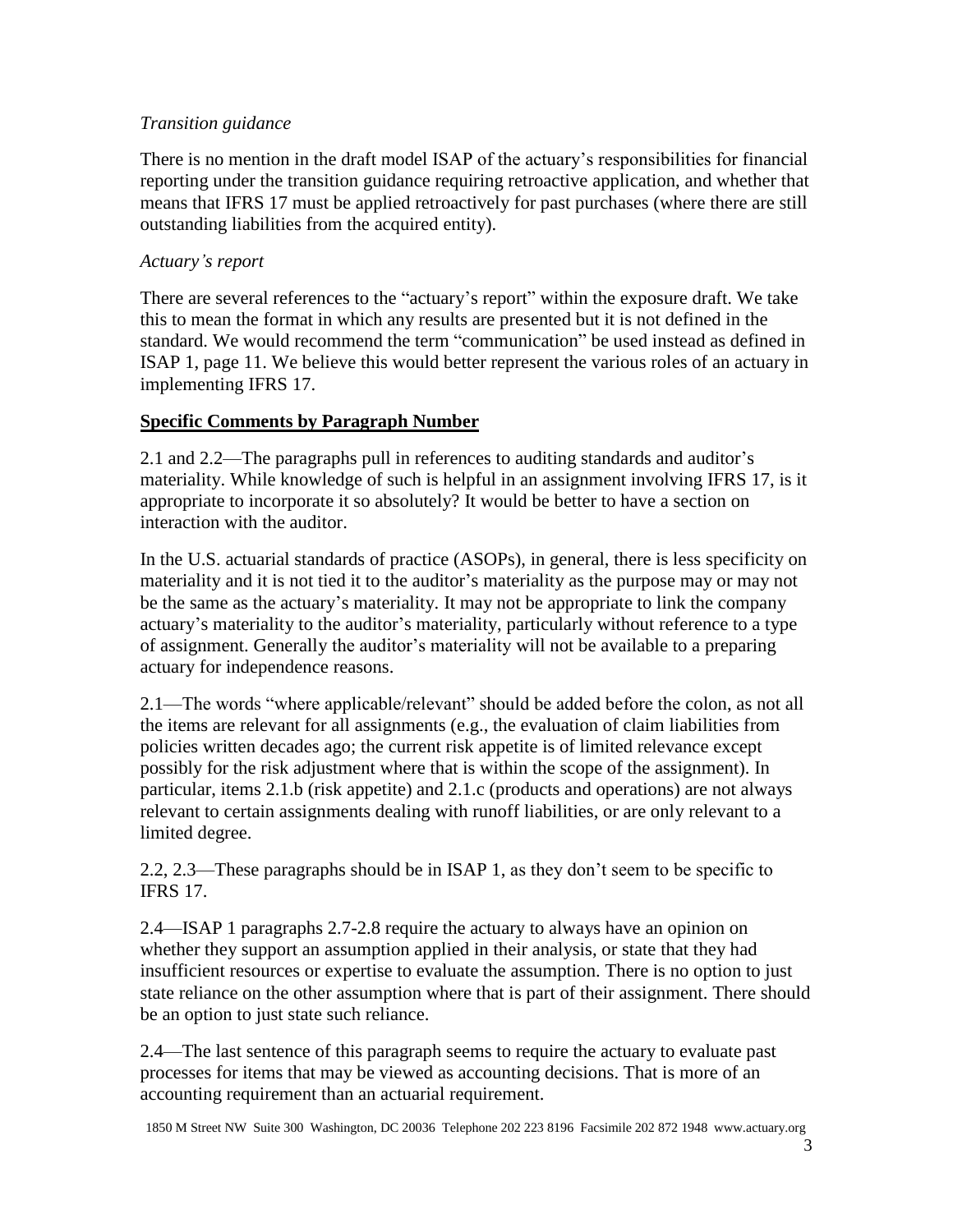2.5—The reference to ISAP 1 paragraphs 2.7-2.8 appears to require the actuary to have a view on what is an application decision of IFRS 17 (i.e., whether the general measurement approach or Premium Allocation Approach (PAA) applies) rather than solely an actuarial decision. This is similar to requiring the actuary to have an opinion on risk transfer under U.S. generally accepted accounting principles (GAAP). The actuary may be requested to provide the quantitative evidence, but the final application of the accounting standard will likely be the decision of others.

2.6.1—What is an "actuarial assumption"? Why not just say "assumptions"?

2.6.1.a—The mention of considering disaggregation into separate coverages should mention some criteria that would help guide that consideration, such as data volume/credibility and whether such disaggregation is likely to materially impact the final aggregate result. Disaggregation is not always worth the effort and may not always be helpful.

2.6.1.b—This section seems to be short-sighted and could be stated as a positive. Rather than "Be aware," consider saying, "When incorporating assumptions into IFRS modeling, particularly related to pricing, consider the consistency of the assumption with IFRS 17 requirements…"

2.6.1.f—Anti-selection is not always relevant to the assignment. (E.g., the evaluation of runoff claim liabilities.)

2.6.2—Updating the process used to update a "recommended assumption" seems awkward for property and casualty (P&C), as P&C actuaries generally recommend estimates and not individual assumptions. The process to update assumptions is usually just part of updating the accounting estimate, so if updating an accounting policy is an issue then the standard should point out where this could arise.

2.6.3—The last part of this paragraph states that the actuary "should consider relevant factors including the following:..." The words "including the following" says that all the following items must be considered, but not all are always relevant. For example, "the way the contract was sold" (2.6.2.b) may not be relevant for a runoff book. We would suggest adding the word "where" before "relevant."

2.6.5—We would suggest adding "or when producing cash flow estimates." The current wording only addresses the situation when an actuary provides advice on another's calculation, as opposed to producing a recommended estimate themselves.

2.6.5—The phrase "including the following" should be qualified by saying "when relevant and material."

2.6.5.b—The "likelihood of realization of business plans" may not be a material consideration for the runoff of short-duration policies.

2.6.7—The phrase "Entity Discretion" is unclear from the P&C perspective. This is alluding to policyholder dividends, but more clarification would be helpful.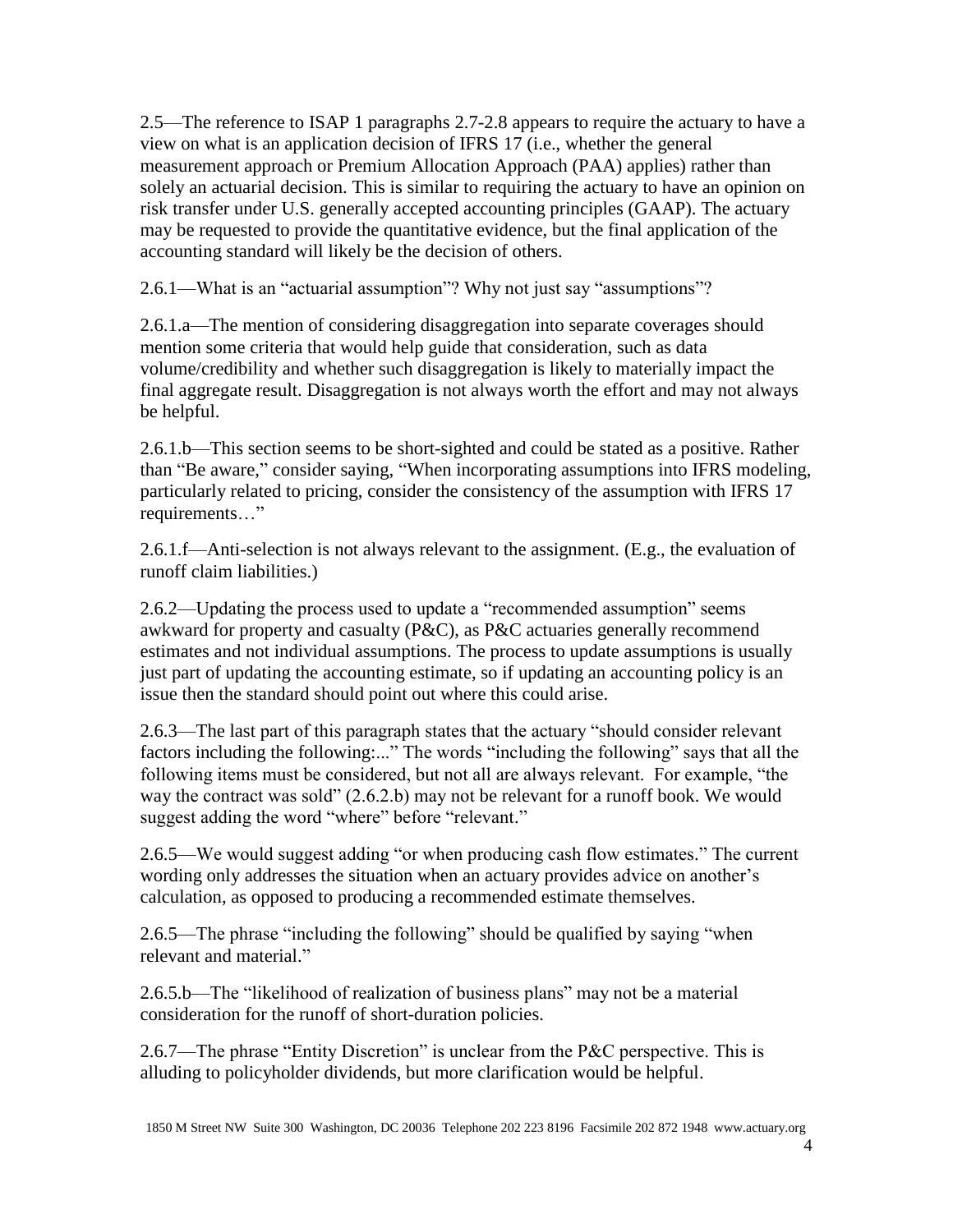2.6.7.e—This paragraph should probably include "relevant laws and regulations," as these may not be included in the term "rulings."

2.6.8.a and b—These aren't IFRS 17-specific but are generic guidance on ceded reinsurance estimation.

2.6.8.c—Where it says "consider relevant circumstances such as," not all the items in the following list are relevant to P&C in all cases. Hence add "where relevant and material."

2.6.9—The authors should check whether IFRS 17 really wants you to anticipate future changes in FX, and in what cases that is required. We do not believe this paragraph is accurately reflecting IFRS 17.

2.6.11—The phrase "should replicate" implies greater precision than we see when providing estimates. Do the authors really mean to apply that high a standard for an estimate?

2.6.12—This should also say "or when producing a recommended estimate for the risk adjustment," as the current wording implies that the client is doing the estimation and not the actuary.

2.6.12.b—There are an infinite number of "non-financial risks" if one wants to be excessively granular. What is this really asking? As worded, this may be an impossible task.

2.6.12.b.i—What is "compensation risk"? Is this getting at the risk adjustment that compensates the insurer for the risk?

2.6.12.c.ii—We believe this paragraph is misinterpreting IFRS 17. You are required to define portfolios for contracts "subject to similar risks and managed together," but this doesn't preclude portfolios that are managed separately but have similar risks. For example, one portfolio could be auto insurance in the American Midwest (managed by one region) with another being auto insurance in the Pacific coast (managed by another region). They might have similar risks, despite being managed by different people. Hence there is no requirement per se that the risk methodology should reflect risk differences between portfolios, as such differences may not exist.

Note that IFRS17 also allows calculation of items on a more aggregated basis and then allocate to group. This wording doesn't seem to reflect that possibility.

2.6.12.f—This wording implies that you would calculate the gross and ceded to get the net. In many cases it is easier (and produces a better estimate) to calculate the gross and net, and then back into the ceded. The wording should allow for calculating the gross and net and backing into the ceded.

2.6.13—This paragraph doesn't allow for an actuary who is only working on a segment of the total, relying on others for the level of aggregation/disaggregation. This wording forces the actuary to have an opinion on items outside the scope of the actuary's work.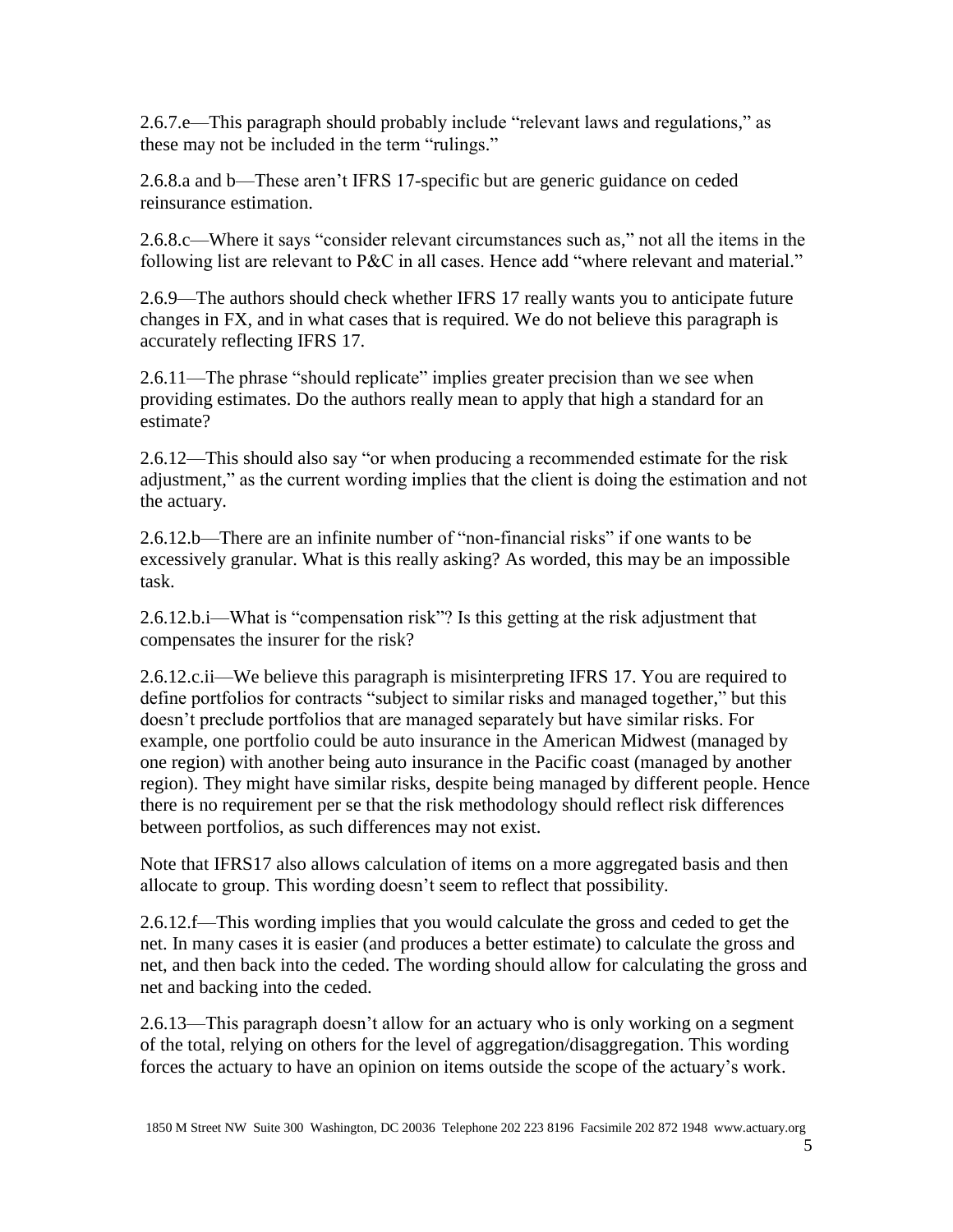2.6.14.a-b—This is not germane (and is somewhat misleading) for a company with all its contracts under PAA that has acquired a company with long-tail claim liabilities. The entity's policy (if all under PAA) is not relevant to the acquired long-tail claim liabilities.

2.7.1—The accounting for deferred acquisition costs is typically not an actuarial exercise for a P&C company, hence this paragraph is not always (if ever) relevant to an actuary doing work under PAA.

The phrase "Be aware" is also used in 2.7.1. Consider rephrasing as, "Consider the entity's recognition election for insurance acquisition cash flows as expenses and determine the liability consistently with this election."

2.7.2.a—The term "expenses" in this paragraph may be misleading, as IFRS 17 includes claim payments in its term "expenses." Hence this needs clarification.

2.7.2.a—It is not clear what is meant by the term "incurred insurance revenue". Perhaps this should be "recognized insurance revenue"?

2.7.3—Guidance to "Review regularly" something may not be consistent with the actuary's assignment.

2.9—Each of the items in 2.9 seem rather all-inclusive. In reality, we are not sure that these have the time line of the actuarial work in comparison with the financial statement in the appropriate order.

2.9.1—The term "all" in this paragraph is problematic, as it is in any standard, as it can be an impossible task to completely provide "all" information, but the "all" criteria can significantly increase litigation risk. This paragraph also doesn't provide much guidance to an actuary.

2.9.2—Is the actuary's report always prepared after the completion of the financial statement? Many times it will be feeding the financial statement, so it will be available before the financial statement and not known whether its work is interpreted correctly.

Also, it is unclear which presentations this paragraph refers to—only those involved with the assignment? Further, it is not clear why this paragraph is in the past tense—some copy-editing may be in order. Finally, the FRC wonders whether this might not be better covered by ISAP 1 instead.

2.10—Are all the listed items always relevant? If not, add "where relevant."

3.1—This is the likely place to define the report/communication based on our earlier comments.

1850 M Street NW Suite 300 Washington, DC 20036 Telephone 202 223 8196 Facsimile 202 872 1948 www.actuary.org Thank you for this opportunity to provide our views on the current draft of a proposed model actuarial standard of practice, *IFRS 17 Insurance Contracts*. If you have any questions or would like to discuss this letter in more detail, please contact Nikhail Nigam,

\*\*\*\*\*